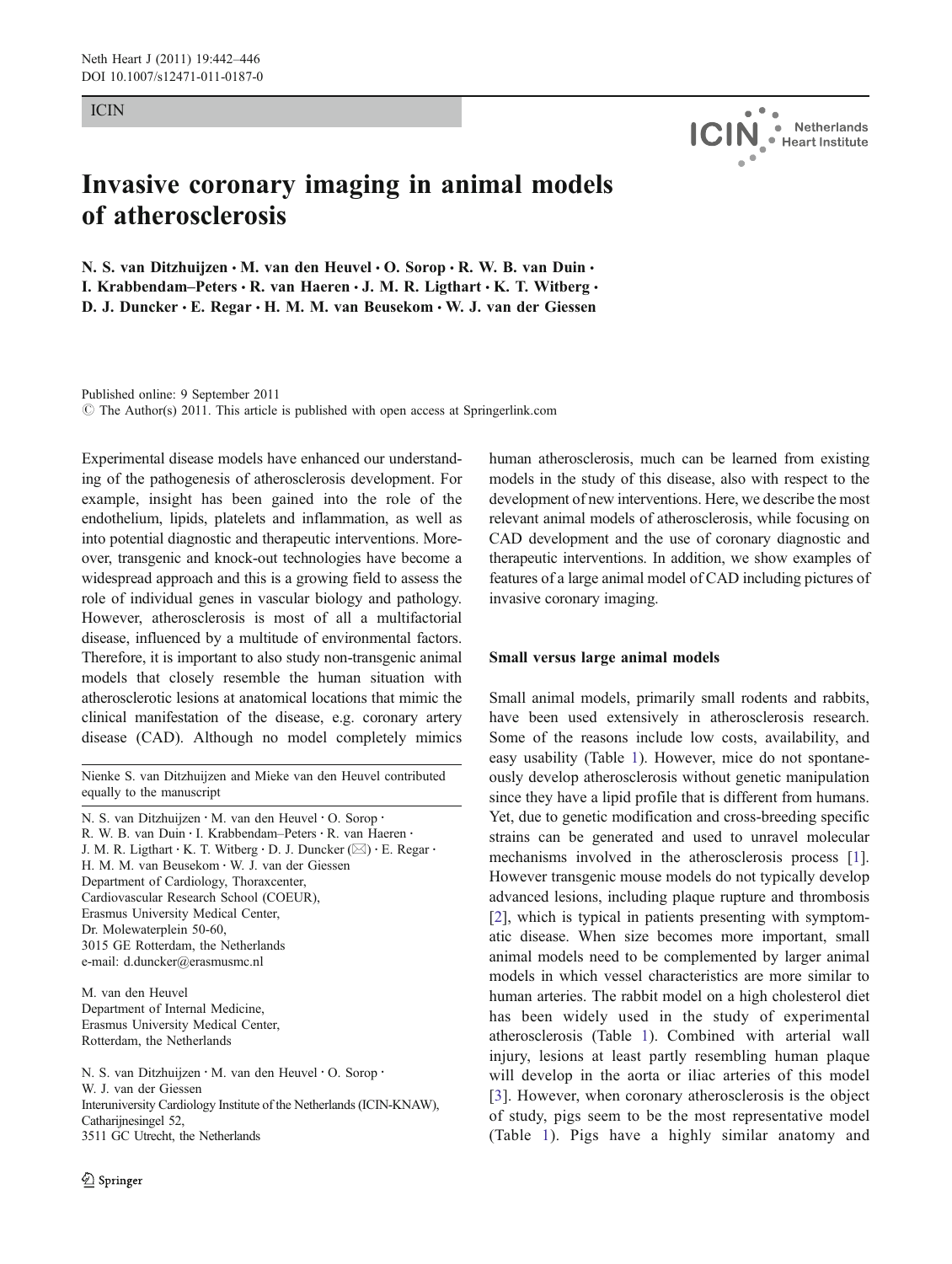#### <span id="page-1-0"></span>Table 1 Animal models of atherosclerosis

| Animal model Advantages |                                                                                        | Limitations                                                                          |
|-------------------------|----------------------------------------------------------------------------------------|--------------------------------------------------------------------------------------|
| Mouse                   | 1 Rapid development of atherosclerotic plaque                                          | 1 Limited resemblance to humans                                                      |
|                         | 2 Short reproductive cycle+large litters                                               | 2 Limited complex atherosclerotic lesion formation                                   |
|                         | 3 Well-known genome+genome manipulation possible                                       | 3 Very high levels of blood lipids+different lipid profile                           |
|                         | 4 Cheap                                                                                |                                                                                      |
| Rat                     | 1 Useful as restenosis model                                                           | 1 No development of atherosclerotic lesions                                          |
|                         | 2 Cheap                                                                                |                                                                                      |
| Rabbit                  | 1 Fibroatheroma lesions                                                                | 1 Need for high plasma cholesterol levels to develop atherosclerosis                 |
|                         | 2 Useful as restenosis model                                                           | 2 No plaque rupture model                                                            |
|                         | 3 Affordable                                                                           | 3 Model for neointima formation+re-endothelialisation rather than<br>atherosclerosis |
|                         |                                                                                        | 4 Coronary evaluation difficult                                                      |
| Pig                     | 1 Atherosclerotic lesions similar to human disease                                     | 1 Expensive                                                                          |
|                         | 2 Blood lipids in human range                                                          | 2 Difficult to handle due to size                                                    |
|                         | 3 Invasive coronary imaging possible<br>4 Useful as restenosis model post-intervention | 3 Limited genomic tools                                                              |
|                         | 5 Useful for detailed coronary endothelial function studies                            |                                                                                      |
| Monkey                  | 1 Atherosclerotic lesions similar to human disease                                     | 1 Ethical concerns                                                                   |
|                         | 2 Influence of behavioural factors, e.g. psychosocial<br>stress                        | 2 Very expensive                                                                     |
|                         | 3 Influence of hormonal status                                                         | 3 Difficult to handle                                                                |

physiology of the coronary system as compared to humans [\[4](#page-4-0)]. In addition, with use of toxin-mediated pancreatic damage and a high fat diet, human diabetes mellitus (DM)-like metabolic alterations will develop [\[5\]](#page-4-0), followed by coronary lesions resembling the human condition closely with even some characteristics of vulnerable plaque [[6,](#page-4-0) [7](#page-4-0)]. Historically monkeys have also been considered to be a good model of human atherosclerosis (Table 1); in particular the effects of hormones and the role of behaviour can be studied with this model [\[8](#page-4-0), [9](#page-4-0)]. However, nowadays monkeys are not widely used due to obvious species-specific ethical concerns and costs [[2\]](#page-4-0).

In the validation process of coronary interventional devices and therapies for diagnosis and treatment of human CAD, both healthy rabbit [[10\]](#page-4-0) and pig models [\[11](#page-4-0)] have been used extensively, although the rat model has also been used occasionally [\[12](#page-4-0)] (Table 1). In these models, arterial overstretch injury with stenting will result in a restenosis process with re-endothelialisation, inflammation and neointima formation. However, these are healthy animal models in which the vascular healing response occurs faster than in diseased humans [[10,](#page-4-0) [11](#page-4-0)]. Therefore, the USA Food and Drug Administration has proposed a guidance that new coronary diagnostic and therapeutic interventional devices need to be tested in more clinically relevant animal models of disease (6255companion.doc, 2008). Since the porcine model is

# Table 2 Plasma characteristics

| Plasma markers           | Diabetic pigs             | Non-diabetic<br>pigs | Two-way<br><b>ANOVA</b> |
|--------------------------|---------------------------|----------------------|-------------------------|
| Glucose (mmol/l)         | $P < 0.01^{\rm a}$        |                      |                         |
| 9 months                 | $15 \pm 2.9$ <sup>*</sup> | $4.1 \pm 0.27$       |                         |
| 12 months                | $13 \pm 2.3$ <sup>*</sup> | $4.5 \pm 0.47$       |                         |
| 15 months                | $18 \pm 4.5$ <sup>*</sup> | $5.1 \pm 0.42$       |                         |
| Triglycerides (mmol/l)   | $P=0.02^{\rm a}$          |                      |                         |
| 9 months                 | $1.15 \pm 0.26$           | $0.64 \pm 0.27$      |                         |
| 12 months                | $0.95 \pm 0.25$           | $0.44 \pm 0.08$      |                         |
| 15 months                | $1.26 \pm 0.50$           | $0.64 \pm 0.19$      |                         |
| Cholesterol (mmol/l)     | $P=0.86$                  |                      |                         |
| 9 months                 | $20 \pm 2.0$              | $20 \pm 2.6$         |                         |
| 12 months                | $18 \pm 1.8$              | $19\pm2.0$           |                         |
| 15 months                | $17 + 1.7$                | $18 + 2.7$           |                         |
| LDL cholesterol (mmol/l) | $P=0.75$                  |                      |                         |
| 9 months                 | $17 + 1.9$                | $16 \pm 2.2$         |                         |
| 12 months                | $15 \pm 1.6$              | $15 \pm 1.9$         |                         |
| 15 months                | $14 \pm 1.7$              | $15 \pm 2.5$         |                         |
| HDL cholesterol (mmol/l) | $P=0.13$                  |                      |                         |
| 9 months                 | $5.2 \pm 0.22$            | $5.8 \pm 0.21$       |                         |
| 12 months                | $5.7 \pm 0.31$            | $5.7 \pm 0.31$       |                         |
| 15 months                | $5.1 \pm 0.40$            | $5.7 \pm 0.35$       |                         |
|                          |                           |                      |                         |

Values are mean±SEM,

 $P<0.05$  diabetic vs. non-diabetic pigs at corresponding time points, <sup>a</sup> diabetic vs. non-diabetic pigs over time

LDL low density lipoprotein, HDL high density lipoprotein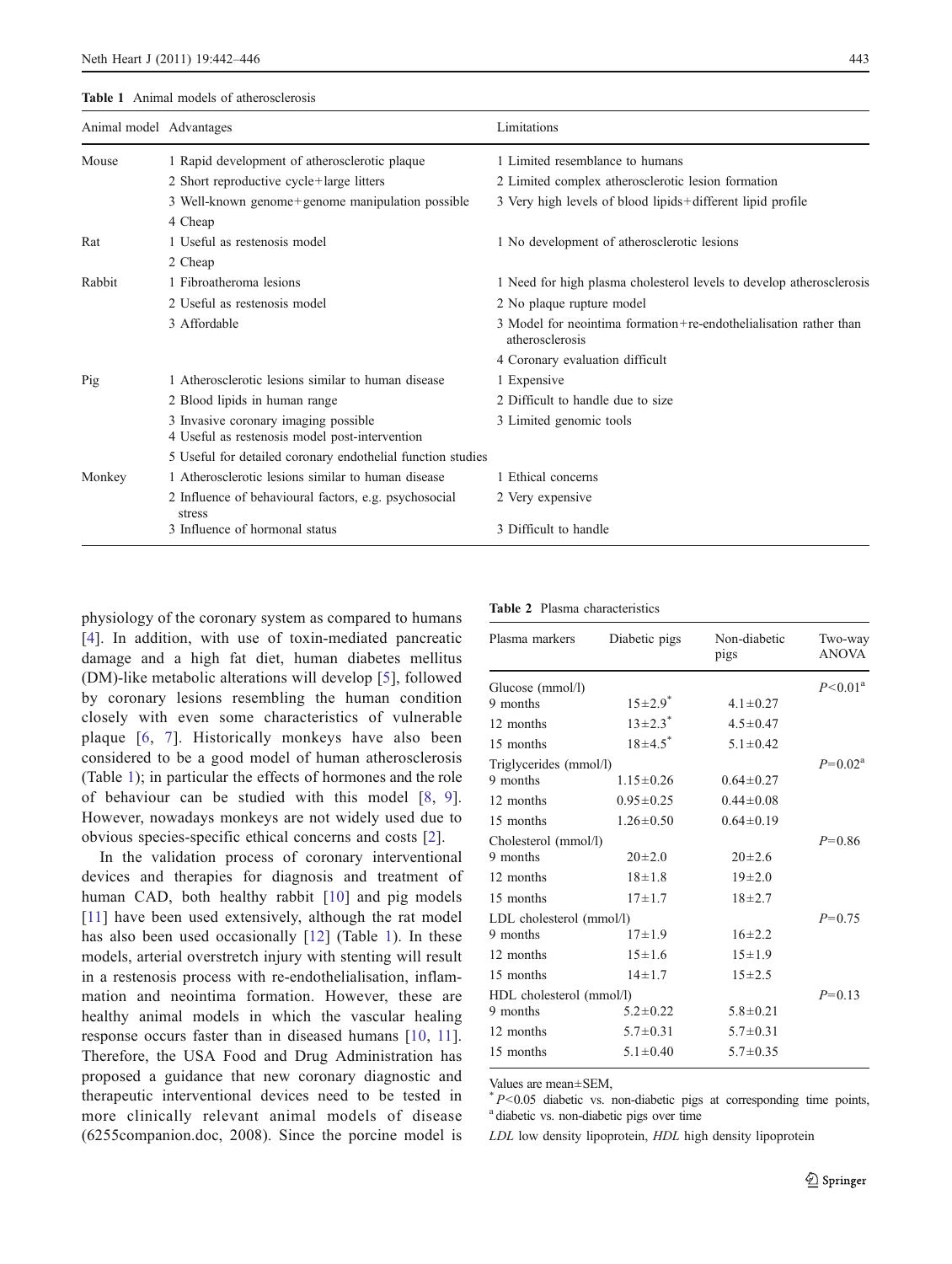<span id="page-2-0"></span>444 Neth Heart J (2011) 19:442–446

the only model in which CAD can be truly studied and catheters and coronary interventional devices can be applied to the vascular bed they are designed for, this model might be considered the most suitable [[13](#page-4-0)]. New types of invasive coronary imaging techniques have already been applied in the pig model, e.g. optical coherence tomography (OCT) in healthy porcine coronaries [[14\]](#page-4-0) and intravascular ultrasound (IVUS) in diseased porcine coronaries [\[7](#page-4-0)].

# Present animal model

In light of the considerations outlined above, the present study was undertaken to investigate coronary atherosclerosis development over time with the use of a diseased porcine model.

plaque over time on OCT and IVUS in a diabetic pig; a OCT of intimal hyperplasia at 9 months (\*); b IVUS of the same cross section as shown in a fails to clearly detect the early lesion; c+d OCT and IVUS of the growing plaque at 12 months (\*); e+f OCT and IVUS of the same growing plaque at 15 months (\*)

The study was performed in accordance with the Guide for the Care and Use of Laboratory Animals (NIH Publication No. 85-23, revised 1996), and with approval of the Erasmus MC Animal Care committee. For this purpose, diabetes was induced in a subgroup of male crossbred (Yorkshire x Landrace) pigs by single dose injection of streptozotocin (140 mg/kg) to give a subtotal destruction of pancreatic betacells, as described previously [[5\]](#page-4-0). After 2 weeks of stable DM induction, a high fat atherogenic diet was introduced to all pigs. The pigs (diabetic:  $n=8$ ; non-diabetic:  $n=7$ ) were adjusted to this diet and followed up to study atherosclerosis development over time up to 15 months. Similar growth patterns were achieved in all pigs via adjustment of individual caloric intake. Moreover, blood glucose levels were monitored in diabetic pigs and insulin therapy was

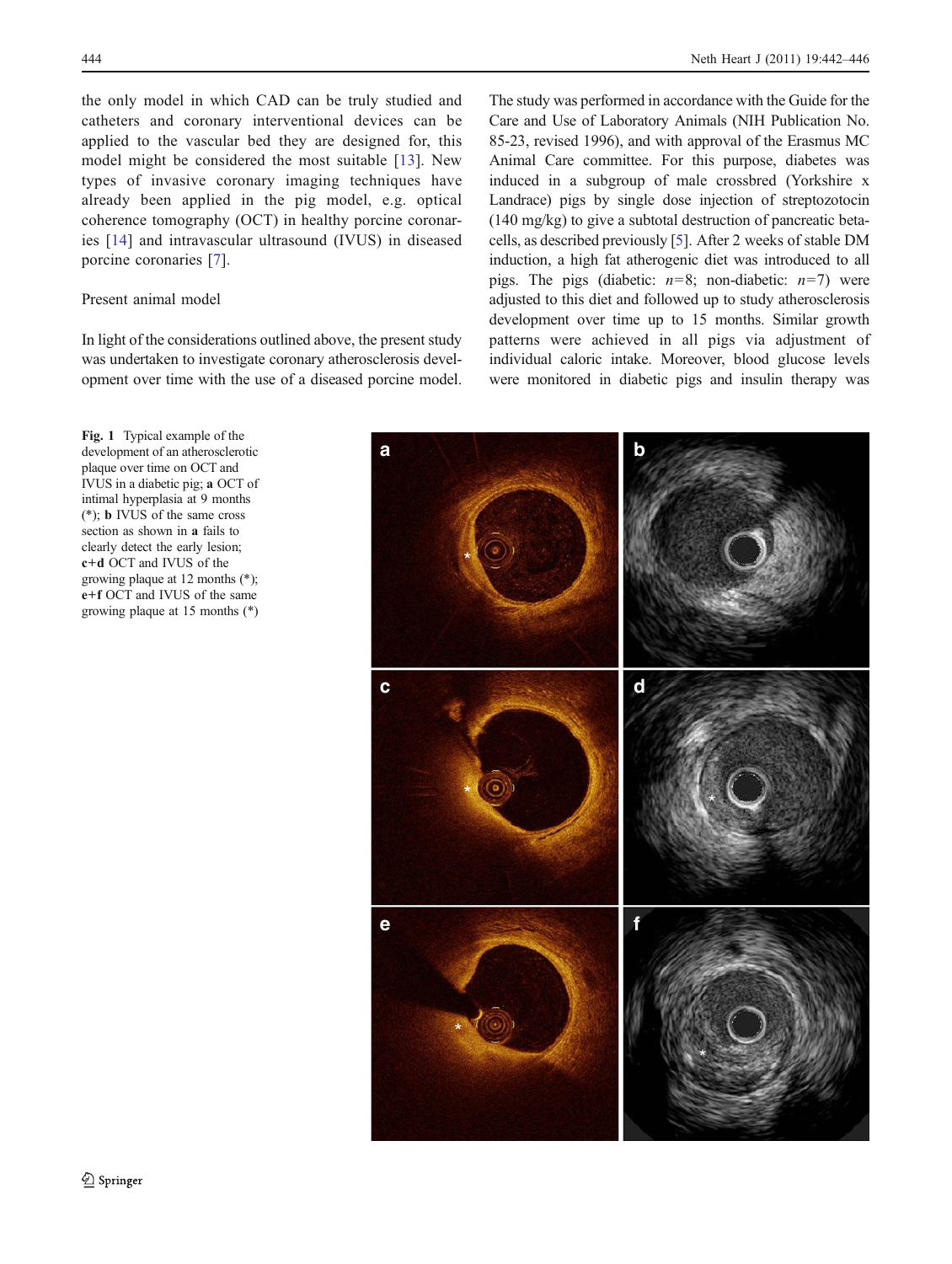started only when plasma ketones appeared, to prevent severe DM-related complications. Anaesthetised pigs were imaged at 9, 12 and 15 months of study duration by two invasive coronary imaging modalities. Moreover, arterial blood samples were taken at these time points. A subgroup of pigs  $(n=5)$  was sacrificed at 12 months, the remaining animals  $(n=10)$  at 15 months to obtain coronary tissue for histology. Afterwards, plasma concentrations of glucose, total cholesterol, and low and high density lipoprotein (LDL and HDL) cholesterol were measured at the clinical chemical laboratory of the Erasmus MC using standard protocols.

# Imaging modalities

Two invasive coronary imaging modalities were used in the present study: OCT and gray-scale IVUS. OCT, using an infrared light source, has an imaging depth of approximately 1.5 mm into tissue, an axial resolution of 10–15 μm and a lateral resolution of 25–40 μm. This image resolution of OCT offers the potential to assess coronary atherosclerosis in detail [\[15,](#page-4-0) [16\]](#page-4-0). Evaluation of atherosclerosis by OCT was performed in vivo in all pigs at 9, 12 and 15 months using the C7 XR Fourier-Domain OCT system (St. Jude Medical, Westford, MA, USA). Cross-sectional images were acquired at 100 frames per second with an automatic pullback speed of 20 mm/s.

The limited penetration depth of OCT is a shortcoming for the assessment of the total vessel wall, particularly in case of a diseased vessel. Therefore, in case of a plaque thickness >1.5 mm, evaluation of the plaque was done by gray-scale IVUS using an automated pullback speed of 0.5 mm/s (Atlantis SR Pro, Boston Scientific Corp., Natick, MA, USA). During pullback acquisition, images were obtained at a rate of 30 frames/s. This technique, using sound instead of light, has an axial resolution of 80– 200 μm and a lateral resolution of 200–400 μm. The penetration depth is 4–8 mm, which permits visualisation of the total vessel wall and therefore precise assessment of the extent of atherosclerosis within a segment of a coronary artery [[17\]](#page-4-0).

### Preliminary results

In diabetic pigs, plasma glucose levels were elevated at every measured time point as compared with the non-diabetic pigs (Table [2](#page-1-0),  $P < 0.05$ ). Moreover in this group of pigs, plasma triglycerides were increased over time (Table [2](#page-1-0),  $P<0.05$ ) as well. Since both groups were fed an atherogenic diet, both showed elevated total cholesterol, LDL and HDL levels, which were not different over time (Table [2\)](#page-1-0). In summary, diabetic pigs showed human-like DM characteristics of hyperglycaemia and triglyceridaemia, whereas all pigs showed evidence of hypercholesterolaemia.

These metabolic alterations were accompanied by coronary atherosclerosis development. Indeed, at 9 months small early lesions could be detected in the coronary arteries of most pigs, specifically seen with OCT imaging (Fig. [1a\)](#page-2-0). With IVUS this early stage of atherosclerosis was not visible (Fig. [1b\)](#page-2-0). Over time (12 and 15 months), these lesions showed progression, both in size and in quantity as exemplified with OCT and IVUS (Fig. [1c](#page-2-0) - f). Histology at 12 months confirmed the formation of more complex coronary atherosclerosis at this time point, consisting of lipid accumulation and calcification also seen on IVUS (Fig. 2a - c). All pigs



Fig. 2 Typical example of IVUS (a) and histology (b, c) of a coronary atherosclerotic plaque in a diabetic pig. a IVUS of the same plaque as seen in b and c with deep calcium (white arrow). b and c show an overview and detail of the plaque with circumferential lipid accumulation (stained red) and deep calcification (Ca, remaining rim

stained blue). The coronary plaque even shows the presence of a thin fibrous cap (black arrow) overlying the superficial lipid-rich tissue, showing a likeness to a thin cap fibrous atheroma [\[18](#page-4-0)]. Oil-red-O stain, bar in **b** is 700  $\mu$ m, bar in **c** is 200  $\mu$ m